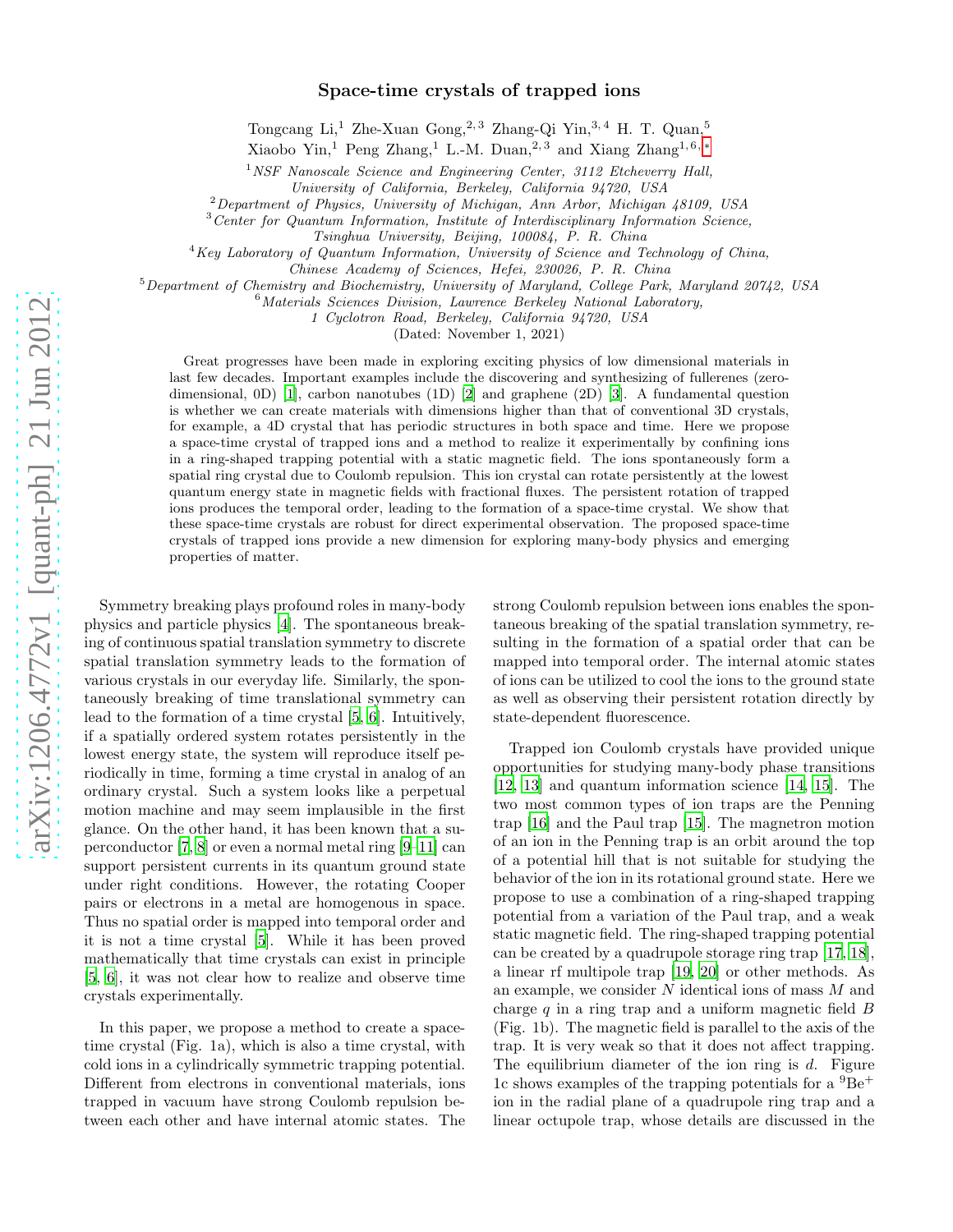

FIG. 1. Schematic of creating a space-time crystal. a, A possible structure of a space-time crystal. It has periodic structures in both space and time. The particles rotate in one direction even at the lowest energy state. b, Ultracold ions confined in a ring-shaped trapping potential in a weak magnetic field. The mass and charge of each ion are  $M$  and  $q$ , respectively. The diameter of the ion ring is  $d$ , and the magnetic field is B. c, The pseudo-potentials  $(V_{ext})$  for a  ${}^{9}Be^+$  ion in a quadrupole ring trap (solid curve) and a linear octupole trap (dashed curve) along the x or y axis. See Appendix for details.

Appendix section.

When the average kinetic energy of ions  $(k_BT/2,$  where  $k_B$  is the Boltzmann constant and T is the temperature) is much smaller than the typical Coulomb potential energy between ions, i.e.  $T \ll Nq^2/(2\pi^2 \epsilon_0 k_B d)$ , the ions form a Wigner ring crystal. For ions in a ring crystal, we can expand the Coulomb potential around equilibrium positions to the second order. So the many-body Hamiltonian (see the Appendix section) becomes quadratic. We can diagonalize the quadratic Hamiltonian by introducing a set of N normal coordinates  $q_j$  and normal momenta  $p'_j$ . The normal coordinate and momentum of the collective rotation mode are  $q_1 = \frac{1}{\sqrt{2}}$  $\frac{1}{N} \sum_j \theta_j$  and  $p'_1 = \frac{1}{\sqrt{2}}$  $\frac{1}{N} \sum_j p_j$ , respectively. The remaining  $N-1$  normal coordinates correspond to relative vibration modes. Choosing the potential energy at equilibrium positions as the origin of energy, the Hamiltonian of the system becomes [\[21](#page-4-20)]:

$$
H = \frac{2\hbar^2}{Md^2} [(-i\frac{\partial}{\partial q_1} - \sqrt{N}\alpha)^2 + \sum_{j=2}^N (-\frac{\partial^2}{\partial q_j^2} + \eta^2 \omega_j^2 q_j^2)],
$$
\n(1)

where  $\hbar = h/(2\pi)$  is the reduced Planck constant,  $\alpha = q \pi d^2 B/(4h)$  is the normalized magnetic flux,  $\eta^2 =$  $q^2Md/(8\pi\hbar^2\epsilon_0)$ , and  $\omega_j$  is the normalized normal mode frequency.

The eigenstate of this Hamiltonian is a product state  $\psi(\vec{q}) = e^{ikq_1} \prod_{j=2}^{N} \varphi_j(q_j)$ , where  $\varphi_j(q_j)$   $(j \geq 2)$  are eigenfunctions of harmonic oscillators. Resetting the ground state energy of the relative vibrations to be the origin of energy, the energy of this state is

$$
E = \frac{2\hbar^2}{Md^2} [N(\frac{k}{\sqrt{N}} - \alpha)^2 + \sum_{j=2}^{N} 2n_j \eta \omega_j],
$$
 (2)

where  $n_j = 0, 1, 2, \cdots (j \geq 2)$  are the occupation numbers of the relative vibration modes. The wavefunction has to be symmetric with respect to the exchange of two identical bosonic ions, and has to be antisymmetric with respect to the exchange of two identical fermionic ions. If  $n_j = 0$  for all  $j \geq 2$ , i.e. the relative vibration modes are in their ground states, the periodic boundary condition and symmetry property of the wavefunction requires  $e^{ik(2\pi/\sqrt{N})} = 1$  for identical bosonic ions, and  $e^{ik(2\pi/\sqrt{N})} = (-1)^{N-1}$  for identical fermionic ions. Thus for identical bosonic ions (e.g.,  ${}^{9}Be^+$  ions), we have  $k = n_1 \sqrt{N}$  for all N, where  $n_1 = 0, \pm 1, \pm 2, \cdots$ . For identical fermionic ions (e.g.,  ${}^{24}$ Mg<sup>+</sup> ions), we have  $k = n_1 \sqrt{N}$ if N is an odd number and  $k = (n_1 + \frac{1}{2})\sqrt{N}$  if N is an even number. This results a qualitatively different rotation behavior for fermions and bosons that can be observed experimentally.

The lowest normalized relative vibration frequency is  $\omega_2=2.48$  when  $N=10$  and will increases as  $N$  increases  $[21]$ ,  $\omega_2 \approx \sqrt{0.32N \ln(0.77N)}$  for large  $N$ .  $\eta = 4.0 \times 10^4$ for  ${}^{9}$ Be<sup>+</sup> ions in a  $d = 10 \,\mu$ m ring trap. So it costs a lot of energy to excite the relative vibration modes. Thus we have  $n_j = 0$  for all  $j \geq 2$  at lowest energy states. For an ion ring of identical bosonic ions, the energy  $E_{n_1}$  and the angular frequency  $\omega_{n_1}$  of the  $n_1$ -th eigenstate of the collective rotation mode are:

<span id="page-1-0"></span>
$$
E_{n_1} = E^*(n_1 - \alpha)^2 = \frac{2N\hbar^2}{Md^2}(n_1 - \alpha)^2,
$$
  
\n
$$
\omega_{n_1} = \omega^*(n_1 - \alpha) = \frac{4\hbar}{Md^2}(n_1 - \alpha),
$$
\n(3)

where  $E^* = 2N\hbar^2/(Md^2)$  and  $\omega^* = 4\hbar/(Md^2)$  are the characteristic energy and the characteristic frequency of the collective rotation, respectively. For identical fermionic ions, the results are the same as Eq. [\(3\)](#page-1-0) if N is an odd number, and  $n_1$  should be changed to  $n_1 + \frac{1}{2}$ if  $N$  is an even number.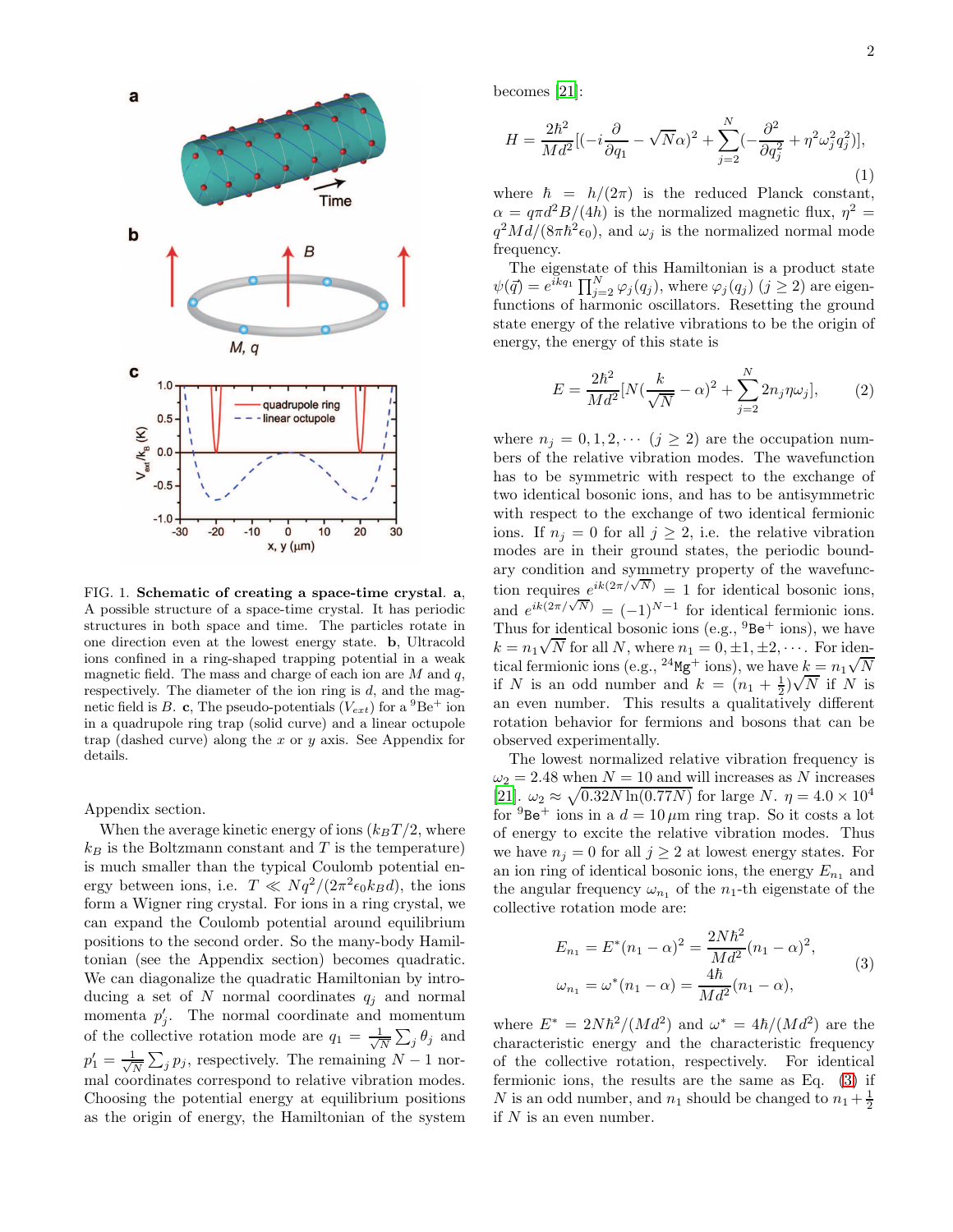

FIG. 2. The energy levels and rotation frequencies of trapped ions. a, The energy levels of identical bosonic ions as a function of the magnetic flux  $\alpha$ . The quantum number  $n_1$  is labeled on each curve. The angular frequency of the persistent rotation as a function  $\alpha$  is shown in **b** for an even number of fermionic ions, and **c** for bosonic ions. **a** and **c** are also applicable to an odd number of fermionic ions. d, The angular frequency of the persistent rotation of a bosonic ion ring in a constant magnetic field  $B_0 > 0$  as a function of its normalized diameter  $d/d_0$ .

In classical mechanics, the angular velocity of the lowest energy state is always  $\omega/\omega^* = 0$ , which means that the ions do not rotate. In quantum mechanics, however,  $\omega/\omega^* = 0$  is not an eigenvalue when the normalized magnetic flux  $\alpha$  is not an integer or half of an integer. So the ions can rotate persistently even at the ground state. Since the ions are in the ground state already, there is no radiation loss due to the rotation. The rotation frequency is independent of the number of ions in the ring. The energy gap between the ground state and the first excited state is  $\Delta E = N\hbar^2/(Md^2)$  when  $\alpha = 1/4$ .  $\Delta E \to \infty$  when  $N \to \infty$ . Thus the persistent rotation of identical ions is a macroscopic quantum phenomenon and is robust for observation when  $N$  is large, which is important for a time crystal [\[5\]](#page-4-5). This is very different from the situation of a rigid body with mass NM and charge  $Nq$  in a ring, for which the maximum energy gap between the ground state and the first excited state is  $\Delta E_{rigid} = 2\hbar^2/(NMd^2)$ .  $\Delta E_{rigid} \rightarrow 0$  when  $N \rightarrow \infty$ . When we consider a rigid body, we only minimize the energy of its center-of-mass (c.o.m.) motion. Here we minimize the total energy of the whole system, which depends on the internal interaction and the exchange symmetry of the system. If the relative vibration modes are not in their ground states, the symmetry requirement of the

c.o.m motion of identical particles is relaxed and the energy gap between different c.o.m. motion states becomes smaller. The result becomes the same as that of a rigid body when all particles are different from each other.

Figure 2a shows the lowest energy levels of an ion ring consisting identical bosonic ions. When the magnetic flux satisfies  $-0.5 < \alpha < 0.5$ , the  $n_1 = 0$  state is the ground state. As  $\alpha$  increases above 0.5,  $n_1 = 1$  state becomes the ground state. Similar things happen whenever  $\alpha$  acrosses half integer values. As a result, the angular frequency of the persistent rotation of the ground state is a periodic function of the magnetic flux (Fig. 2c). Figure 2d shows the rotation frequency of a bosnic ion ring in a constant positive magnetic field  $B_0$  as a function of its normalized diameter  $d/d_0$ , where  $d_0 = \sqrt{4h/(\pi qB_0)}$ . The rotation frequency in Fig. 2d is normalized by  $\omega_0^* = qB_0/2M$ . The ground state is  $n_1 = 0$  when  $d/d_0 < 1/\sqrt{2}$ . The rotation frequency is independent of the ring diameter and the number of ions in the ring for this state, and oscillates and decreases to 0 when  $d/d_0$  increases above  $1/\sqrt{2}$ . If we confine many ions in a harmonic trap to form a 3D spatial crystal, ions in the crystal will rotate with the same angular frequency  $\omega_0^*$  and form a 4D spacetime crystal when the outer diameter of the ion crystal is smaller than  $d_0/\sqrt{2}$ . If we confine ions in two concentric ring traps with diameters larger than  $d_0/\sqrt{2}$ , the rotation frequencies of the two rings can be different or the same, depending on the interaction between ions in different rings. When the ratio of the rotation frequencies of the two rings is an irrational number, the ions have an order in time but cannot reproduce their positions simultaneously in a finite period. Thus we have a time quasicrystal, in analog of a conventional spatial quasicrystal [\[22](#page-4-21)].

The persistent rotation of trapped ions can be detected by measuring the current generated by the ions, or inferred by probing the energy levels of the ion ring. More importantly, we can observe the persistent rotation directly by measuring the ion positions twice when N is large. For example, if we have an ion ring consisting  $N$ identical  ${}^{9}Be^+$  ions, we can first use a pulse of two copropagating laser beams to change the hyperfine state of one (or a small fraction) of the ions by stimulated Raman transition and use this ion as a mark (qubit memory coherence time greater than 10 s has been demonstrated with  ${}^{9}Be^+$  ions [\[23](#page-4-22)]). Both laser beams are parallel to the axis of the ion ring and have waists of  $w_0$ . We assume that  $w_0$  is larger than the separation between neighboring ions and the pulse is very weak so that on average less than one ion is marked. This two-photon process localized the position of the mark ion with an uncertainty of about  $\Delta x \sim w_0/\sqrt{2}$ . The recoil momentum of the ion due to a stimulated Raman transition is  $\vec{p}_1 - \vec{p}_2$ , where  $\vec{p}_1$  and  $\vec{p}_2$  are the momenta of photons in the two laser beams. The amplitude of the transverse momentum of each photon in a Gaussian beam with waist of  $w_0$  is about  $\hbar/w_0$ . Thus the momentum of the ion ring is changed by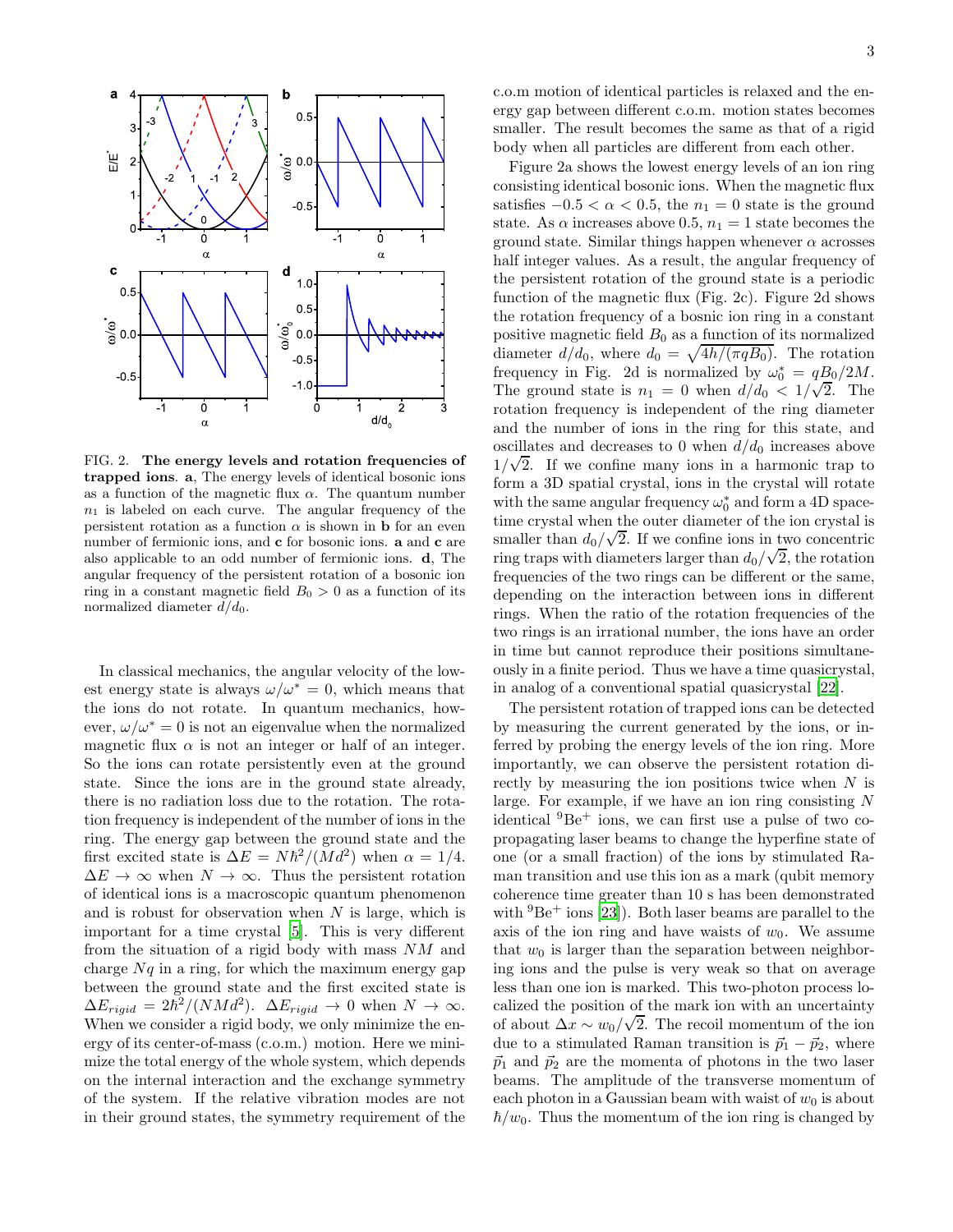

FIG. 3. The temperature dependence of the persistent rotation of trapped ions. a, The average angular frequency of the persistent rotation of identical bosonic ions as a function of the temperature. From top down, the magnetic flux increases from -0.45 to 0.45. b, The characteristic temperature (left axis) and the characteristic frequency (right axis) of the persistent rotation of an ion (or electron) ring consisting 100 identical ions (or electrons) as a function of the diameter. From top down, the trapped particles are electrons,  ${}^{9}Be^+$  ions, and  ${}^{24}Mg^+$  ions.

about  $\Delta p \approx \sqrt{2}\hbar/w_0$ .  $\Delta p$  should be smaller than the absolute value of the initial momentum of the ion ring, which is  $N\hbar/(2d)$  when  $\alpha = 1/4$ . Thus the waists of lasers need to satisfy  $2\sqrt{2}d/N < w_0 < \sqrt{2}d$  in order to localize the position of an ion without significantly alter the initial momentum of the ion ring. This condition can be fulfilled when  $N$  is large. Then we can use a global probe laser which is only scattered by the mark ion [\[24\]](#page-4-23) (state-dependent fluorescence) to measure its angular displacement  $(\Delta\theta_{mk})$  after a time separation  $\Delta t$ . The displacement of the mark is about  $\Delta\theta_{mk} \approx \omega^*(n_1-\alpha)\Delta t$ when  $N$  is large. The mark ion repeats its position when  $\Delta t \approx 2\pi l/[\omega^*(n_1-\alpha)]$ , where l is an integer. After the measurement, we can cool the ions back to the ground state and repeat the experiment again.

To study the effects of finite temperatures on persistent rotation, we assume the trapped ions are at thermal equilibrium with temperature  $T$ . Then the average angular frequency of the ions is

$$
\overline{\omega} = \sum_{n_1 = -\infty}^{\infty} \frac{\omega_{n_1}}{Z} e^{-E_{n_1}/k_B T}, \tag{4}
$$

where the partition function is  $Z = \sum_{n_1} e^{-E_{n_1}/k_B T}$ . It is convenient to define  $T^* \equiv E^* / k_B = N \hbar \omega^* / 2k_B$  as the characteristic temperature for the ring of ions.  $T^*$ increases when N increases.

Figure 3a shows the average rotation frequency of an ion ring consisting identical bosonic ions as a function of the temperature. At very low temperatures  $(T \ll T^*)$ , the average rotation frequency is independent of the temperature. As the temperature increases, the probability of the ion ring occupying excited states increases. These states have positive and negative velocities alternately, which cancel each other. As a result, the amplitude of the average rotation frequency drops to zero at high temperatures  $(T > T^*)$ . So  $T^*$  can be considered as the phase transition temperature of the space-time crystal.  $T^*$  and  $\omega^*$  as a function of the diameter of an ion ring (or an electron ring) are displayed in Fig. 3b. For a  $d = 100 \,\mu \mathrm{m}$  ion ring consisting 100  $^{9}$ Be<sup>+</sup> ions,  $T^* = 1.1$  nK and  $\omega^* = 2.8$ rad/s.  $T^*$  is larger for smaller ion rings.

In order to experimentally realize such a space-time crystal with trapped ions, we need to confine ions tightly to have a small d, and cool the ions to a very low temperature. Recently, cylindrical ion traps with inner radius as small as  $1 \mu m$  have been fabricated [\[25\]](#page-5-0). Simulations suggested that it is also possible to confine charged particles with a nanoscale rf trap [\[26\]](#page-5-1). The challenge is that ions must be cooled to below 1  $\mu$ K for a microscale trap (Fig. 3b). We propose to first add a pinning potential to confine ions with MHz trapping frequencies in the circumference direction. A combination of Doppler cooling and resolved-sideband cooling can be used to cool the ions to the ground state of the MHz trap [\[15,](#page-4-14) [27\]](#page-5-2). The system is in the ground state of the ring-shaped trapping potential after ramping down the pinning potential adiabatically. For  $T^* = 1.1$  nK, the ramping down time should be longer than 7 ms. Another way to achieve an ultralow temperature of ions is to put the ions near a Bose-Einstein condensate of neutral atoms [\[28\]](#page-5-3), which has been cooled to below 0.5 nK by adiabatic decompression[\[29\]](#page-5-4).

In conclusion, we propose a method to create and observe a space-time crystal experimentally with trapped ions. We also discuss about how to create a time quasicrystal. The space-time crystals of trapped ions provide a new dimension for studying many-body physics and may have potential applications in quantum information for simulating other novel states of matter [\[30\]](#page-5-5).

This work was supported by NSF Nanoscale Science and Engineering Center (CMMI-0751621). Z.X.G and L.M.D were supported by NBRPC (973 Pro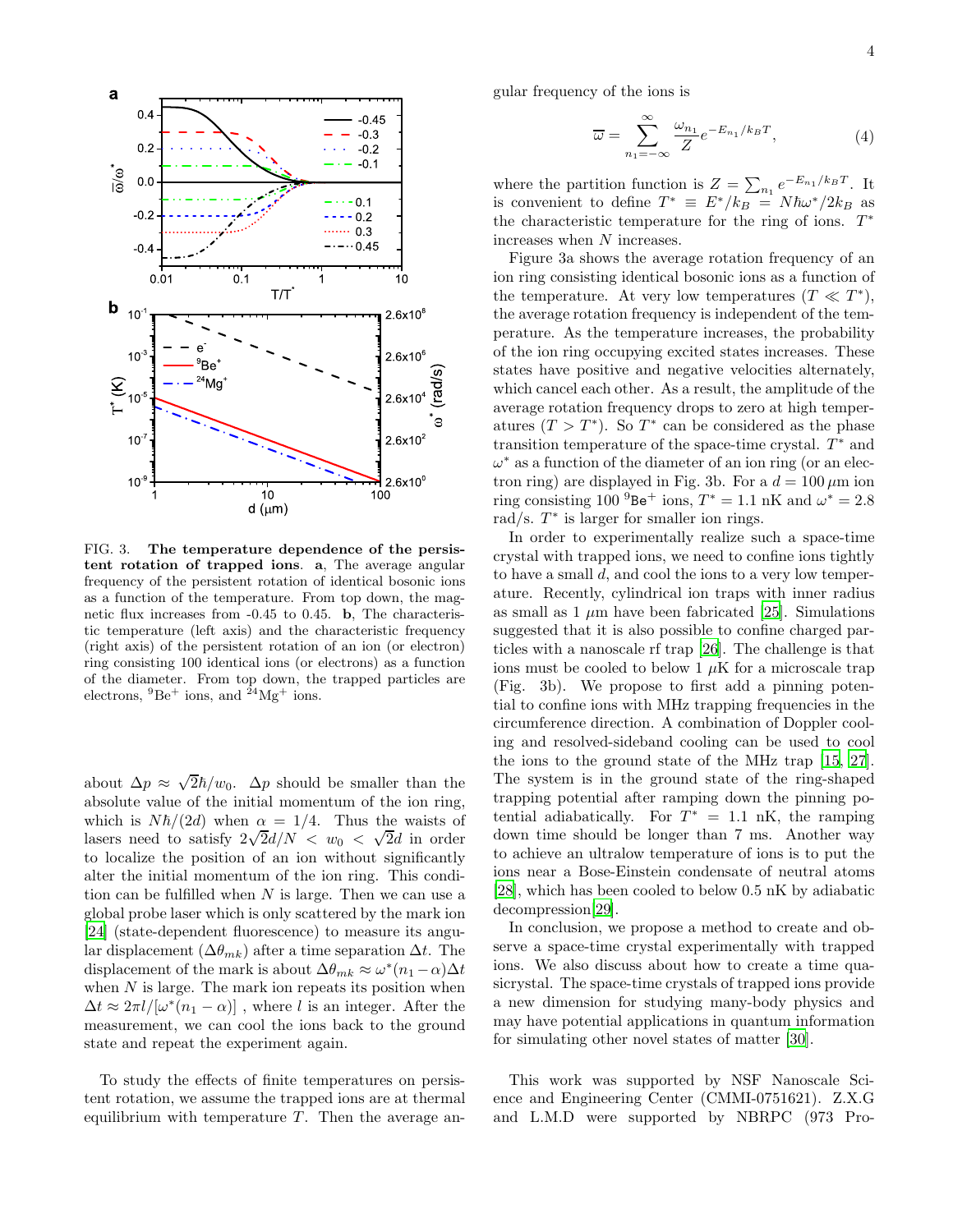gram) 2011CBA00300 (2011CBA00302), the IARPA MUSIQC program, the ARO and the AFOSR MURI program. Z.Q.Y. was supported by NBRPC (973 Program) 2011CBA00300 (2011CBA00302), NNSFC 61073174, 61033001, 61061130540, 11105136, and Postdoc Research Funding of China Grant 20110490829. H.T.Q was supported by NSF Grant No. DMR-0906601.

## APPENDIX

Quadrupole ring trap. A rf quadrupole ring trap can be formed by many segments of quadrupole electrodes [\[17](#page-4-16)] or four ring electrodes [\[18](#page-4-17)]. The harmonic pseudo-potential for a single ion is  $V_{ext}(r, z) = \frac{1}{2} M \omega_r^2(r - z)$  $(r_{min})^2 + \frac{1}{2}M\omega_z^2 z^2$ , where  $r = \sqrt{x^2 + y^2}$  is the radial position of the ion,  $r_{min}$  is the radius of the ring trap,  $\omega_r$ and  $\omega_z$  are trapping frequencies in the radial and axial  $(z)$  directions, respectively. If the inner radius of the trap  $(r_0,$  which is half of the separation between opposite elec-trodes [\[17\]](#page-4-16)) is much smaller than  $r_{min}$ , the trapping frequencies are approximately  $\omega_r = \omega_z = qV_{rf}/(\sqrt{2}M\Omega r_0^2)$ . Here  $V_{rf}$  is the amplitude of the rf voltage applied to adjacent electrodes,  $\Omega/2\pi$  is frequency of the rf voltage. In Fig. 1c,  $\omega_r = 2\pi \times 5$  MHz and  $r_{min} = 20 \,\mu \text{m}$  for the quadrupole ring trap.

Linear rf multiple trap. The pseudo-potential for a single ion in a linear rf multipole trap is cylindrically symmetric [\[19](#page-4-18), [20](#page-4-19)]:

$$
V_{ext}(r,z) = \frac{k^2 q^2 V_{rf}^2}{16M\Omega^2 r_0^2} (\frac{r}{r_0})^{2k-2} + \frac{\beta q V_{dc}}{z_0^2} (z^2 - \frac{r^2}{2}),
$$

where 2k is the number of poles of the trap,  $\beta$  is the geometrical factor of the trap,  $V_{dc}$  is the static voltage applied to the outside sets of segmented electrodes, and  $2z_0$  is the length of the center part of the segmented trap. The trapping frequency in the axial direction is  $\omega_z = \sqrt{2\beta q V_{dc}/(Mz_0^2)}$ . The trapping potential has its minimum value in the radial direction at

$$
r_{min} = r_0 \left(\frac{2M\Omega\omega_z r_0^2}{qV_{rf}k\sqrt{k-1}}\right)^{1/(k-2)}
$$

.

The trapping frequency in the radial direction is  $\omega_r =$  $\sqrt{k-2}\omega_z$  near  $r_{min}$ . Fig. 1c shows an example of the effective trapping potential for a  $^{9}Be^{+}$  ion in the radial plane of an octupole trap  $(2k = 8)$ . The parameters used for the calculation of Fig. 1c are  $r_0 = 200 \,\mu \text{m}$ ,  $V_{rf} = 200$ V,  $\omega_z/2\pi = 0.5$  MHz, and  $\Omega/2\pi = 94$  MHz.

Many-body Hamiltonian. As we are interested in the rotation of ions in a ring at very low temperatures, our Hamiltonian only involves the angular coordinate  $\theta_i$  $(j = 1, \dots, N)$  of trapped ions:

$$
H = \sum_{j=1}^{N} \frac{(p_j - qA_{\theta})^2}{2M} + \sum_{j < l} \frac{q^2}{4\pi\epsilon_0 d |\sin(\frac{\theta_j - \theta_l}{2})|},
$$

where  $p_j = -i\frac{2\hbar}{d} \frac{\partial}{\partial \theta_j}$  is the canonical momentum operator,  $A_{\theta} = Bd/4 = \phi/(\pi d)$  is the vector potential, and  $\epsilon_0$ is the electric constant of vacuum.  $\phi = \pi d^2 B/4$  is the magnetic flux inside the ion ring.

- <span id="page-4-0"></span><sup>∗</sup> [Corresponding author: xiang@berkeley.edu](mailto:Corresponding author: xiang@berkeley.edu)
- <span id="page-4-1"></span>[1] H. W. Kroto, J. R. Heath, S. C. O'Brien, R. F. Curl, and R. E. Smalley, Nature 318, 162 (1985).
- <span id="page-4-2"></span>[2] S. Iijima, Nature 354, 56 (1991).
- <span id="page-4-3"></span>[3] K. S. Novoselov, A. K. Geim, S. V. Morozov, D. Jiang, Y. Zhang, S. V. Dubonos, I. V. Grigorieva, and A. A. Firsov, Science 306, 666 (2004).
- <span id="page-4-4"></span>[4] F. Strocchi, Symmetry breaking, 2nd ed. (Springer, Heidelberg, 2008).<br>[5] F. Wilczek,
- <span id="page-4-5"></span>"Quantum time crystals,"  $(2012)$ , [arXiv:1202.2539v1.](http://arxiv.org/abs/arXiv:1202.2539v1)
- <span id="page-4-6"></span>[6] A. Shapere and F. Wilczek, "Classical time crystals," (2012), [arXiv:1202.2537v1.](http://arxiv.org/abs/arXiv:1202.2537v1)
- <span id="page-4-7"></span>[7] N. Byers and C. N. Yang, Phys. Rev. Lett. 7, 46 (1961).
- <span id="page-4-8"></span>[8] J.-X. Zhu and H. T. Quan, Phys. Rev. B 81, 054521 (2010).
- <span id="page-4-9"></span>[9] M. Büttiker, Y. Imry, and R. Landauer, Phys. Lett. 96A, 365 (1983).
- [10] L. P. Lévy, G. Dolan, J. Dunsmuir, and H. Bouchiat, Phys. Rev. Lett. 64, 2074 (1990).
- <span id="page-4-10"></span>[11] A. C. Bleszynski-Jayich, W. E. Shanks, B. Peaudecerf, E. Ginossar, F. von Oppen, L. Glazman, and J. G. E. Harris, Science 326, 272 (2009).
- <span id="page-4-11"></span>[12] Z.-X. Gong, G.-D. Lin, and L.-M. Duan, Phys. Rev. Lett. 105, 265703 (2010).
- <span id="page-4-12"></span>[13] K. Kim, M.-S. Chang, S. Korenblit, R. Islam, E. E. Edwards, J. K. Freericks, G.-D. Lin, L.-M. Duan, and C. Monroe, Nature 465, 590 (2010).
- <span id="page-4-13"></span>[14] J. I. Cirac and P. Zoller, Phys. Rev. Lett. **74**, 4091 (1995).
- <span id="page-4-14"></span>[15] D. Leibfried, R. Blatt, C. Monroe, and D. Wineland, Rev. Mod. Phys. 75, 281 (2003).
- <span id="page-4-15"></span>[16] L. S. Brown and G. Gabrielse, Rev. Mod. Phys. 58, 233 (1986).
- <span id="page-4-16"></span>[17] T. Schätz, U. Schramm, and D. Habs, Nature  $412$ , 717 (2001).
- <span id="page-4-17"></span>[18] M. J. Madsen and C. H. Gorman, Phy. Rev. A 82, 043423 (2010).
- <span id="page-4-18"></span>[19] K. Okada, K. Yasuda, T. Takayanagi, M. Wada, H. A. Schuessler, and S. Ohtani, Phys. Rev. A 75, 033409 (2007).
- <span id="page-4-19"></span>[20] C. Champenois, M. Marciante, J. Pedregosa-Gutierrez, M. Houssin, M. Knoop, and M. Kajita, Phys. Rev. A 81, 043410 (2010).
- <span id="page-4-20"></span>[21] G. Burmeister and K. Maschke, Phys. Rev. B 65, 155333 (2002).
- <span id="page-4-21"></span>[22] D. Levine and P. J. Steinhardt, Phy. Rev. B 34, 596 (1986).
- <span id="page-4-22"></span>[23] C. Langer, R. Ozeri, J. D. Jost, J. Chiaverini, B. De-Marco, A. Ben-Kish, R. B. Blakestad, J. Britton, D. B. Hume, W. M. Itano, D. Leibfried, R. Reichle, T. Rosenband, T. Schaetz, P. O. Schmidt, and D. J. Wineland, Phys. Rev. Lett. 95, 060502 (2005).
- <span id="page-4-23"></span>[24] A. H. Myerson, D. J. Szwer, S. C. Webster, D. T. C. Allcock, M. J. Curtis, G. Imreh, J. A. Sherman, D. N. Stacey, A. M. Steane, and D. M. Lucas, Phys. Rev. Lett.